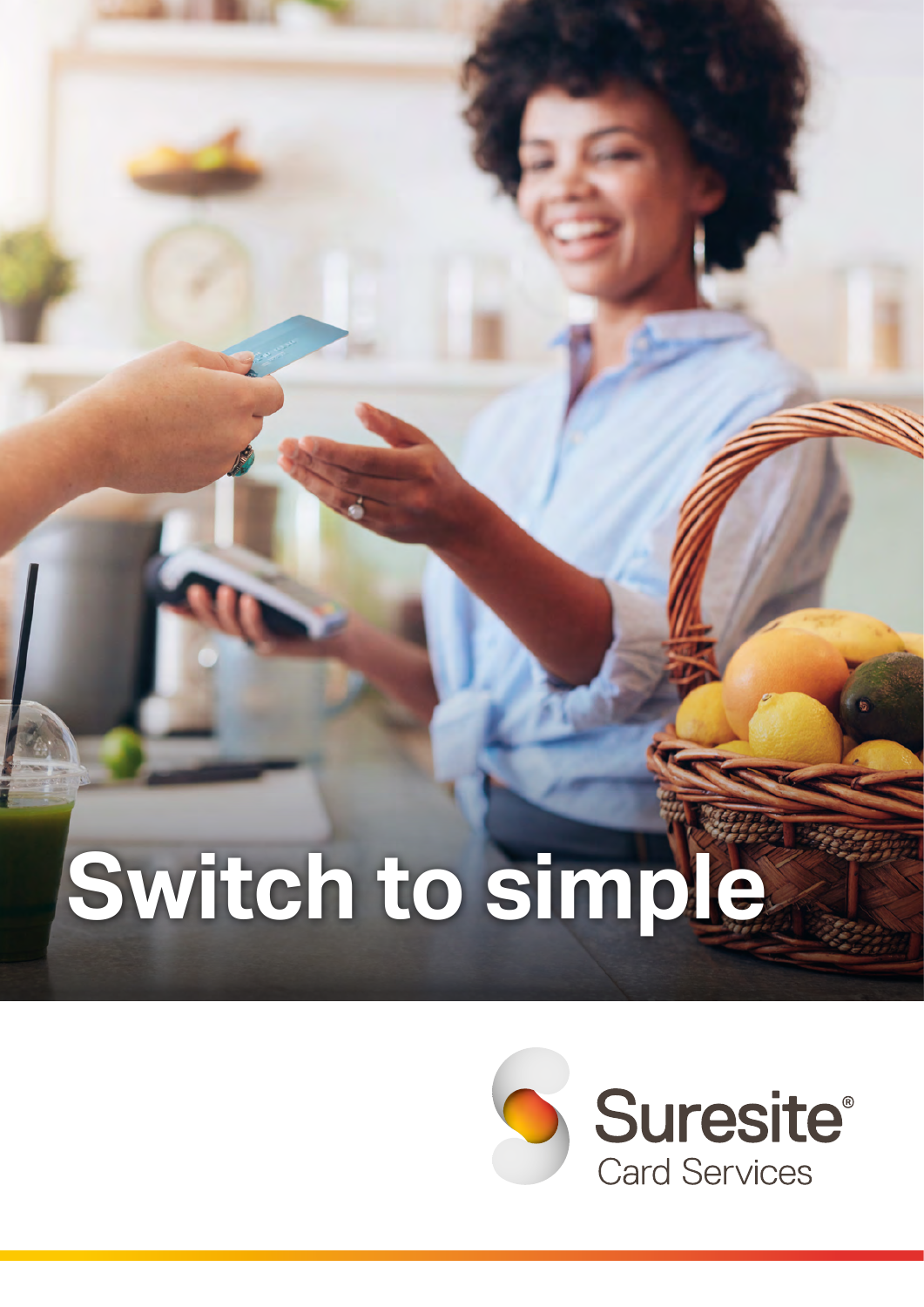#### **Looking after you and your payments**

Life really is too short to work with complicated payment solutions that take up too much time and create more problems than opportunities. This is why Suresite do things a little differently – we take all the hard work and problems off you, and give you back time, convenience and great new opportunities. Simple.

We offer an end-to-end solution, looking after all of your payment needs from card payments processing to payment gateways and hardware, all at competitive rates. Our team of UK based experts are on hand to ensure you experience a hassle free onboarding process and ongoing support.

### **Solutions to optimise your business**

Payments and customer needs are changing all the time and our commitment to innovation means our solutions are future proof and flexible – today and tomorrow:



**Customer experience** – offering a fast, secure and reliable payment experience means customers are more likely to return.



**Less admin** – we take care of the whole application and onboarding process making it a smooth and hassle-free transition.



**Payments expertise** – don't worry if you find payments confusing. Our experts will help you understand what you need to know, as well as discover new opportunities.



**Cashflow management** – a range of settlement options to suit your budget and cashflow needs, from 1 to 3 days.



**Dedicated support** – we're a one-stop-shop for payments which means streamlined supplier management for you.





**Secure** – latest fraud prevention tools to keep payment data secure, including 3D Secure (3DS2).



**Card machines** – easy integration with your existing hardware and systems or we can help you source and install new ones.



**Affordable** – as an independent business, we have relationships with a range of leading acquirers and access to competitive rates, which we pass on to you!



**Payments choice** – in person, online, contactless or wallet, let your customers choose their preferred way to pay.











 $\mathbf{\hat{J}}$  Pay